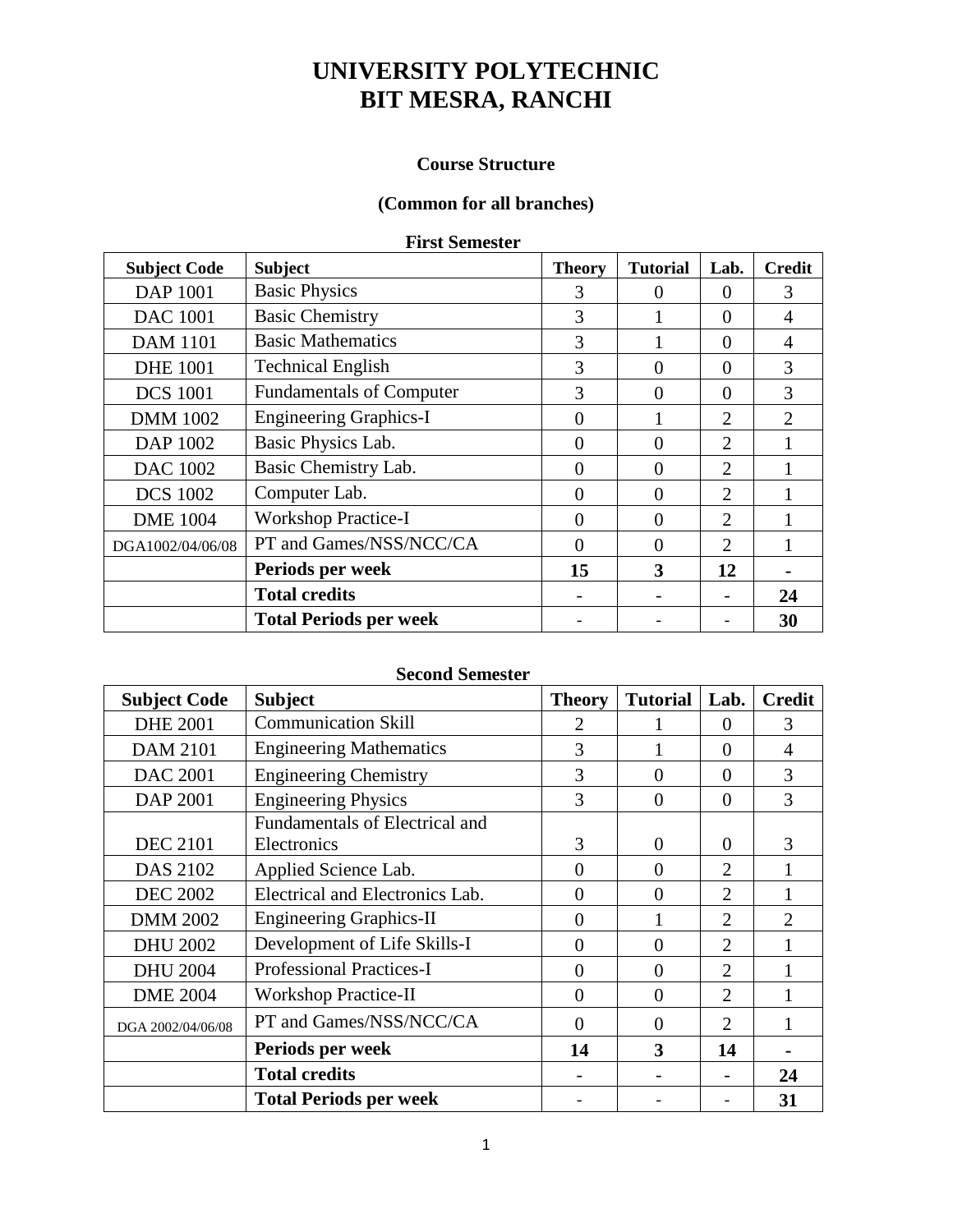### **Course Structure Automobile Engineering**

### **Third Semester**

| <b>Subject Code</b> | <b>Subject</b>                          | <b>Theory</b> | <b>Tutorial</b> | Lab.           | <b>Credit</b>               |
|---------------------|-----------------------------------------|---------------|-----------------|----------------|-----------------------------|
| <b>DMA 3201</b>     | <b>Applied Mathematics</b>              | 3             | 0               | $\Omega$       | 3                           |
| <b>DMM 3101</b>     | Thermal Engineering                     | 3             |                 | $\theta$       | 4                           |
| <b>DME 3007</b>     | <b>Manufacturing Process</b>            | 3             | $\Omega$        | $\Omega$       | 3                           |
| <b>DMM 3003</b>     | <b>Applied Mechanics</b>                | 3             |                 | $\overline{0}$ | 4                           |
| <b>DMM 3005</b>     | <b>Mechanical Engineering Materials</b> | 3             | $\Omega$        | $\Omega$       | 3                           |
| <b>DMM 3006</b>     | <b>Machine Drawing</b>                  | $\theta$      |                 | $\overline{2}$ | $\mathcal{D}_{\mathcal{L}}$ |
| <b>DME 3106</b>     | Manufacturing Process Lab.              | $\theta$      | $\Omega$        | $\overline{2}$ |                             |
| <b>DMM 3102</b>     | Thermal Engineering Lab.                | $\Omega$      | $\Omega$        | 2              |                             |
| <b>DMM 3004</b>     | Applied Mechanics Lab.                  | $\theta$      | $\Omega$        | 2              |                             |
| <b>DHU 3002</b>     | <b>Professional Practices-II</b>        | $\Omega$      | $\Omega$        | 2              |                             |
| DGA 3002/04/06/08   | PT and Games/NSS/NCC/CA                 | $\Omega$      | $\Omega$        | $\mathcal{R}$  |                             |
|                     | Periods per week                        | 15            | 3               | 13             |                             |
|                     | <b>Total credits</b>                    |               |                 |                | 24                          |
|                     | <b>Total periods per week</b>           |               |                 |                | 31                          |

| <b>Subject Code</b> | <b>Subject</b>                      | <b>Theory</b>  | <b>Tutorial</b> | Lab.                        | <b>Credit</b>               |
|---------------------|-------------------------------------|----------------|-----------------|-----------------------------|-----------------------------|
| <b>DMM 4007</b>     | <b>Strength of Materials</b>        | 3              |                 | $\theta$                    | 4                           |
| <b>DMM 4103</b>     | <b>Fluid Mechanics and Machines</b> | 3              |                 | $\Omega$                    | $\overline{A}$              |
| <b>DAE 4011</b>     | <b>Automotive Engine</b>            | 3              |                 | $\Omega$                    | 4                           |
| DAE 4113            | Autotronics                         | 3              |                 | $\Omega$                    | 4                           |
| <b>DCS 4011</b>     | <b>Computer Programming</b>         | 3              | 0               | $\Omega$                    | 3                           |
| <b>DAC 4001</b>     | <b>Environmental Science</b>        | $\overline{2}$ | 0               | $\Omega$                    | $\mathcal{D}_{\mathcal{A}}$ |
| <b>DMM 4008</b>     | Strength of Materials Lab.          | $\Omega$       | 0               | $\overline{2}$              |                             |
| <b>DAE 4012</b>     | Automotive Engine Lab.              | $\theta$       | 0               | $\overline{2}$              |                             |
| <b>DHU 4002</b>     | <b>Professional Practices-III</b>   | $\theta$       |                 | $\overline{2}$              |                             |
| <b>DEA 4014</b>     | Autotronics Lab.                    | $\theta$       |                 | $\overline{2}$              |                             |
| <b>DCS 4012</b>     | Computer Programming Lab.           | $\Omega$       |                 | $\mathcal{D}_{\mathcal{L}}$ |                             |
|                     | Periods per week                    | 17             | 4               | 10                          |                             |
|                     | <b>Total credits</b>                |                |                 |                             | 26                          |
|                     | <b>Total periods per week</b>       |                |                 |                             | 31                          |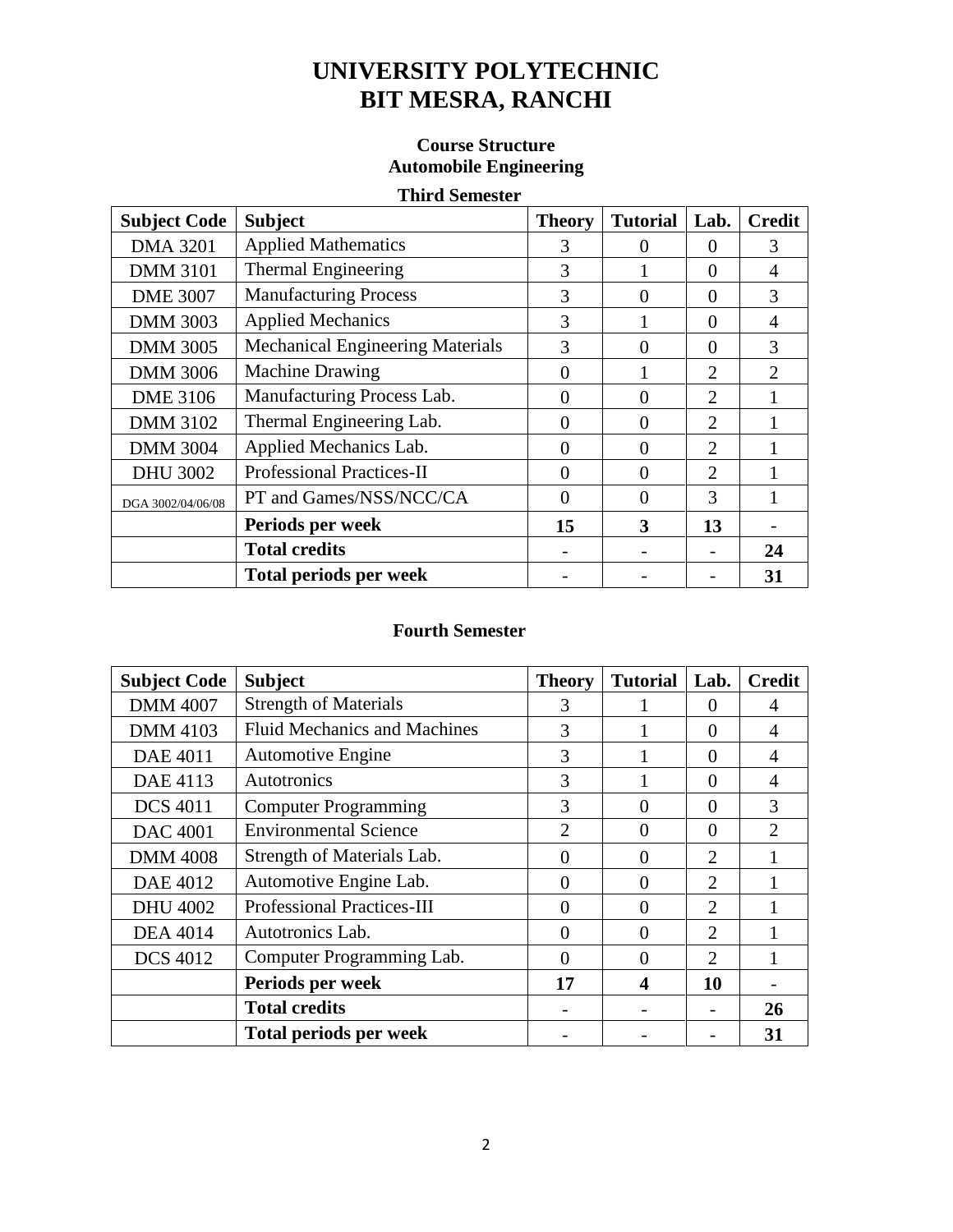## **Course Structure Diploma in Automobile Engineering**

# **Fifth Semester**

| <b>Subject Code</b> | <b>Subject</b>                           | <b>Theory</b> | <b>Tutorial</b> | Lab.          | <b>Credit</b> |
|---------------------|------------------------------------------|---------------|-----------------|---------------|---------------|
| <b>DMM 5013</b>     | Theory of Machine                        | 3             |                 | 0             | 3             |
| <b>DME 5013</b>     | <b>Quality Control</b>                   | 3             | 0               | $\Omega$      | 3             |
| <b>DAE 5011</b>     | Automotive Equipment and Maintenance     | 3             |                 | $\Omega$      | 3             |
| DAE 5015            | <b>Automotive Design</b>                 | 3             |                 | $\Omega$      | 3             |
| <b>DAE 5017</b>     | Motor Vehicle Technology                 | 3             |                 | 0             | 3             |
| <b>DAE 5010</b>     | <b>Driving Practice</b>                  |               |                 | 3             | $\mathcal{D}$ |
| <b>DMM 5014</b>     | Theory of Machine Lab.                   |               |                 | $\mathcal{R}$ |               |
| <b>DAE 5016</b>     | Automotive Repair and Maintenance Lab.-I | 0             |                 | $\mathcal{R}$ |               |
| DAE 5012            | Project-I                                | 0             |                 | 6             | 3             |
|                     | Periods per week                         | 15            | 3               | 15            |               |
|                     | <b>Total credits</b>                     |               |                 |               | 22            |
|                     | <b>Total periods per week</b>            |               |                 |               | 33            |

| <b>Subject Code</b> | <b>Subject</b>                                | <b>Theory</b>  | <b>Tutorial</b> | Lab.           | <b>Credit</b>  |
|---------------------|-----------------------------------------------|----------------|-----------------|----------------|----------------|
| <b>DME 6011</b>     | <b>Industrial Engineering</b>                 | 3              | 0               | $\Omega$       | 3              |
| DAE 6009            | <b>Automotive Emission and Control System</b> | 3              | $\overline{0}$  | $\overline{0}$ | 3              |
| DAE 6115            | Special Purpose Vehicles and Equipment        | 3              | $\Omega$        | $\Omega$       | 3              |
| <b>DME 6003</b>     | Mechatronics                                  | 3              | $\Omega$        | $\Omega$       | 3              |
| DMM 6013            | CAD/CAM                                       | 3              | $\Omega$        | $\Omega$       | 3              |
|                     | Elective                                      | 3              | $\Omega$        | $\Omega$       | 3              |
| <b>DAE 6008</b>     | Automotive Repair and Maintenance Lab.-II     | $\overline{0}$ |                 | $\overline{2}$ | $\overline{2}$ |
| <b>DMM 6014</b>     | CAD Lab.                                      | $\overline{0}$ |                 | $\overline{2}$ | $\overline{2}$ |
| DAE 6012            | Project-II                                    | $\theta$       | $\Omega$        | 6              | 3              |
|                     | <b>ELECTIVE</b> (Any one)                     |                |                 |                |                |
| <b>DME 6107</b>     | <b>Operation Research</b>                     | 3              | $\theta$        | $\theta$       | 3              |
| <b>DME 6001</b>     | Numerical Technique                           | 3              | $\overline{0}$  | $\Omega$       | 3              |
| <b>DMM 6015</b>     | Heating Ventilation and Air Conditioning      | 3              | $\theta$        | $\Omega$       | 3              |
|                     | Periods per week                              | 18             | $\mathbf{2}$    | 10             |                |
|                     | <b>Total credits</b>                          |                |                 |                | 25             |
|                     | <b>Total periods per week</b>                 |                |                 |                | 30             |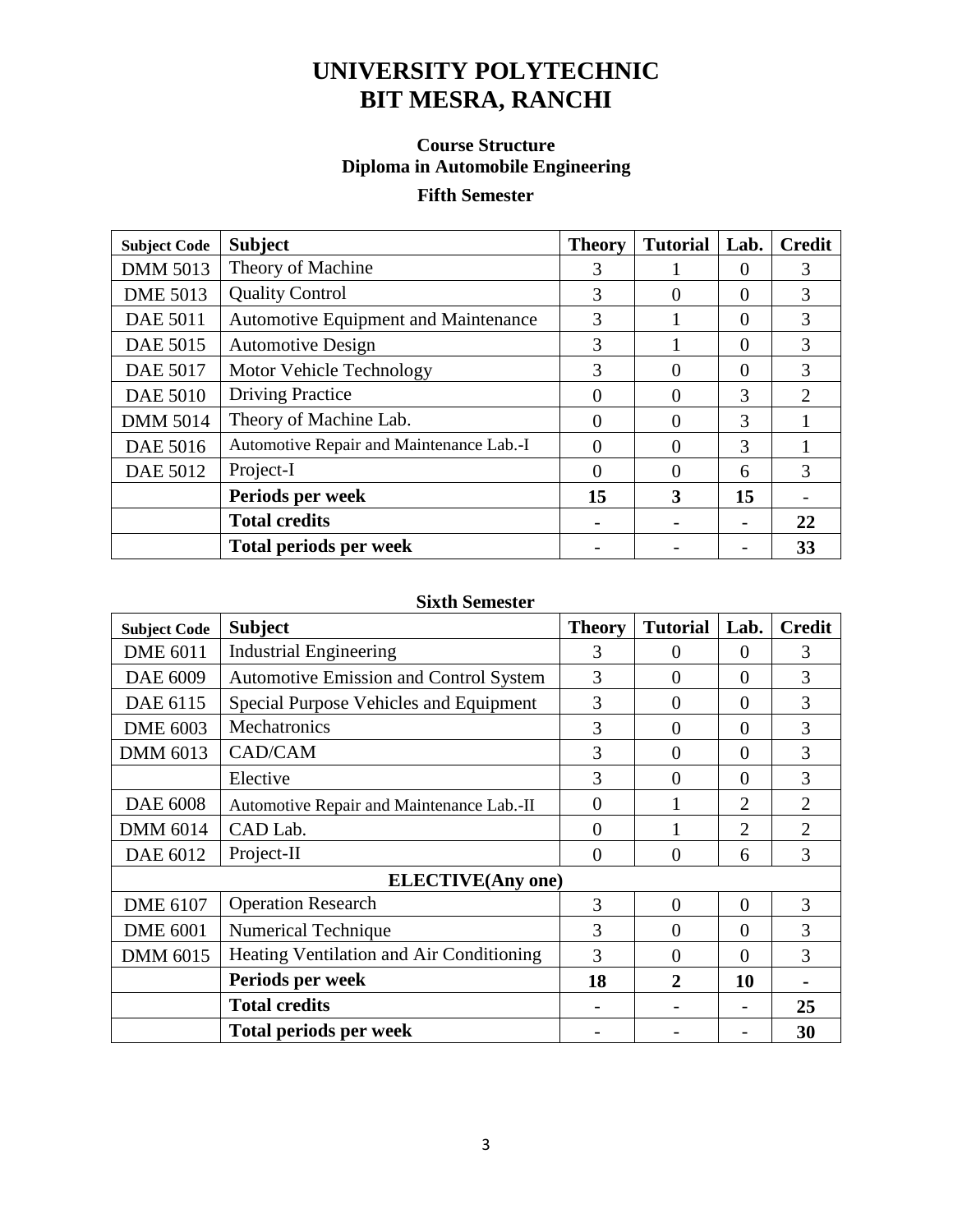# **Course Structure Diploma in Mechanical (Production) Engineering**

## **Third Semester**

| <b>Subject Code</b> | <b>Subject</b>                          | <b>Theory</b> | <b>Tutorial</b> | Lab.                        | <b>Credit</b>               |
|---------------------|-----------------------------------------|---------------|-----------------|-----------------------------|-----------------------------|
| <b>DMA 3201</b>     | <b>Applied Mathematics</b>              | 3             | $\theta$        | 0                           | 3                           |
| <b>DMM 3101</b>     | Thermal Engineering                     | 3             |                 | 0                           | 4                           |
| <b>DME 3105</b>     | <b>Manufacturing Process-I</b>          | 3             | $\Omega$        | $\Omega$                    | 3                           |
| <b>DMM 3005</b>     | <b>Mechanical Engineering Materials</b> | 3             | $\Omega$        | 0                           | 3                           |
| <b>DMM 3003</b>     | <b>Applied Mechanics</b>                | 3             |                 | $\Omega$                    | 4                           |
| <b>DMM 3006</b>     | <b>Machine Drawing</b>                  | 0             |                 | $\overline{2}$              | $\mathcal{D}_{\mathcal{L}}$ |
| <b>DME 3106</b>     | Manufacturing Process Lab.-I            | 0             | 0               | $\overline{2}$              |                             |
| <b>DMM 3004</b>     | Applied Mechanics Lab.                  | 0             | $\Omega$        | $\overline{2}$              |                             |
| <b>DMM 3102</b>     | Thermal Engineering Lab.                | 0             | 0               | $\mathcal{D}_{\mathcal{L}}$ |                             |
| <b>DHU 3002</b>     | <b>Professional Practices-II</b>        | $\Omega$      | $\theta$        | $\overline{2}$              |                             |
| DGA 3002/04/06/08   | PT and Games/NSS/NCC/CA                 | 0             | $\Omega$        | 2                           |                             |
|                     | Periods per week                        | 15            | 3               | 12                          |                             |
|                     | <b>Total credits</b>                    |               |                 |                             | 24                          |
|                     | <b>Total Periods per week</b>           |               |                 |                             | 30                          |

| <b>Subject Code</b> | <b>Subject</b>                      | <b>Theory</b>  | <b>Tutorial</b> | Lab.                        | <b>Credit</b>               |
|---------------------|-------------------------------------|----------------|-----------------|-----------------------------|-----------------------------|
| <b>DMM 4007</b>     | <b>Strength of Materials</b>        | 3              |                 | $\theta$                    | 4                           |
| <b>DME</b> 4105     | Theory of Machine                   | 3              | 0               | $\Omega$                    | 3                           |
| <b>DME 4007</b>     | <b>Manufacturing Process-II</b>     | 3              | $\Omega$        | $\Omega$                    | 3                           |
| <b>DMM 4103</b>     | <b>Fluid Mechanics and Machines</b> | 3              | $\Omega$        | $\Omega$                    | 3                           |
| <b>DAC 4001</b>     | <b>Environmental Science</b>        | $\overline{2}$ | $\Omega$        | $\Omega$                    | $\overline{2}$              |
| <b>DCS 4011</b>     | <b>Computer Programming</b>         | 3              | $\theta$        | $\Omega$                    | 3                           |
| <b>DMM 4008</b>     | Strength of Materials Lab.          | $\Omega$       |                 | 2                           | $\mathcal{D}_{\mathcal{L}}$ |
| <b>DME 4102</b>     | Manufacturing Process Lab.-II       | $\Omega$       | $\Omega$        | $\overline{2}$              |                             |
| <b>DMM 4104</b>     | Fluid Mechanics and Machinery Lab.  | $\theta$       | $\theta$        | $\mathcal{D}_{\mathcal{L}}$ |                             |
| <b>DCS 4012</b>     | Computer Programming Lab.           | $\Omega$       |                 | 2                           | $\mathcal{D}_{\mathcal{A}}$ |
| <b>DHU 4002</b>     | <b>Professional Practices-III</b>   | $\theta$       | $\theta$        | $\mathcal{D}_{\mathcal{L}}$ |                             |
|                     | Periods per week                    | 17             | 3               | 10                          |                             |
|                     | <b>Total credits</b>                |                |                 |                             | 25                          |
|                     | <b>Total Periods per week</b>       |                |                 |                             | 30                          |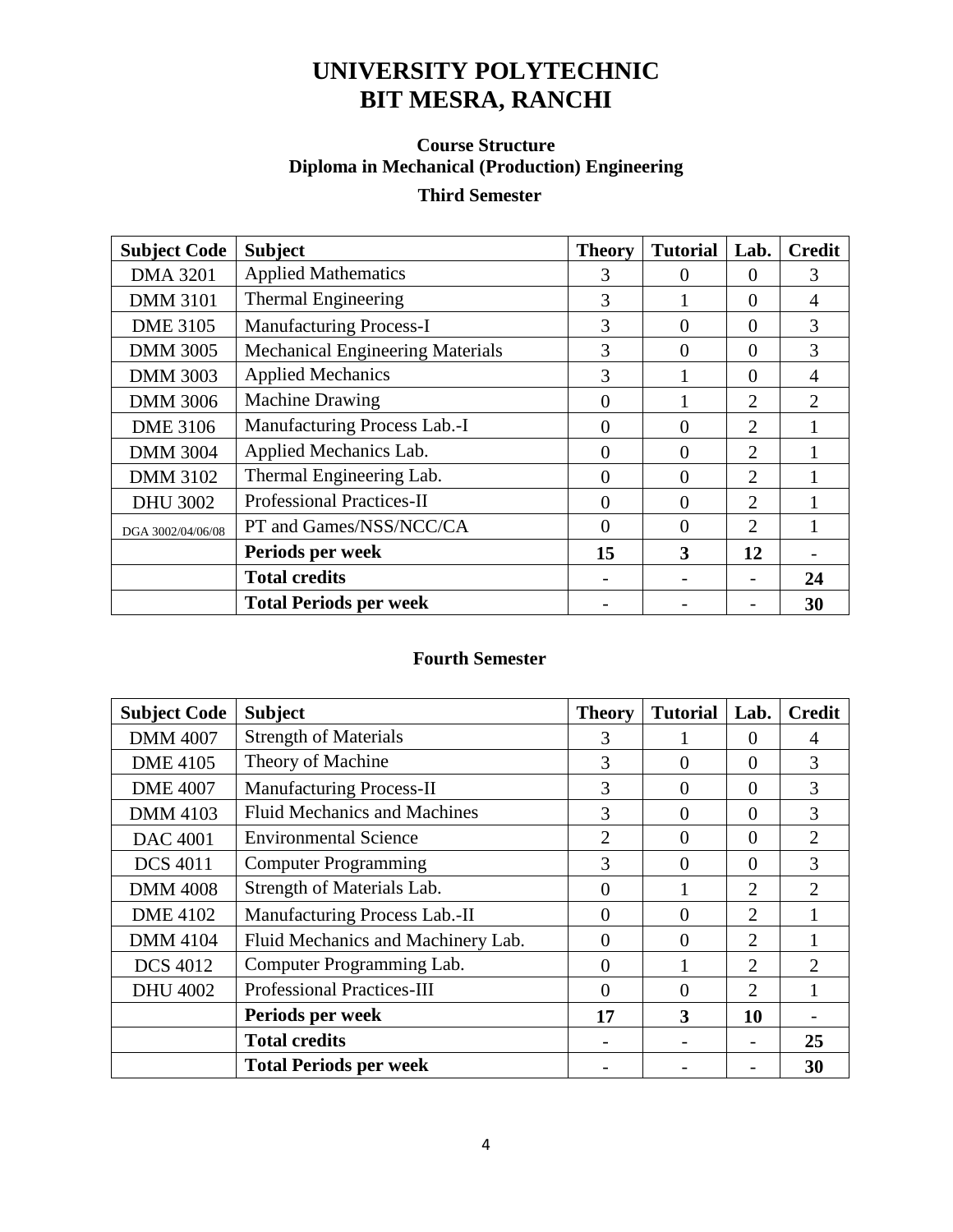# **Course Structure Diploma in Manufacturing Engineering**

# **Fifth Semester**

| <b>Subject Code</b> | <b>Subject</b>                   | <b>Theory</b> | <b>Tutorial</b> | Lab.           | <b>Credit</b> |
|---------------------|----------------------------------|---------------|-----------------|----------------|---------------|
| <b>DME 5011</b>     | Tool and Die Design              | 3             |                 | 0              | 3             |
| <b>DME 5103</b>     | Measurement and Metrology        | 3             |                 | $\Omega$       | 4             |
| <b>DME 5013</b>     | <b>Quality Control</b>           | 3             |                 | $\Omega$       | 4             |
| <b>DMM 5103</b>     | CAD/CAM                          | 3             |                 | $\Omega$       | 4             |
| <b>DME 5015</b>     | <b>Manufacturing Process-III</b> | 3             | $\Omega$        | $\Omega$       | 3             |
| <b>DMM 5104</b>     | CAD Lab.                         | $\Omega$      |                 | $\overline{2}$ |               |
| <b>DME 5104</b>     | Measurement and Metrology Lab.   | 0             | $\Omega$        | $\overline{2}$ |               |
| <b>DME 5012</b>     | Tool and Die Design Lab.         | 0             |                 | $\overline{2}$ |               |
| <b>DME 5014</b>     | Project-I                        | 0             |                 | $\overline{4}$ | 2             |
|                     | Periods per week                 | 15            | 3               | 10             |               |
|                     | <b>Total credits</b>             |               |                 |                | 23            |
|                     | <b>Total Periods per week</b>    |               |                 |                | 28            |

| <b>Subject Code</b> | <b>Subject</b>                        | <b>Theory</b>  | <b>Tutorial</b> | Lab.           | <b>Credit</b>  |
|---------------------|---------------------------------------|----------------|-----------------|----------------|----------------|
| <b>DME 6021</b>     | Maintenance Engineering               | 3              | $\Omega$        | $\theta$       | 3              |
| <b>DME 6009</b>     | Machine Tool Design                   | 3              |                 | $\theta$       | 4              |
| <b>DME 6011</b>     | <b>Industrial Engineering</b>         | 3              | $\theta$        | $\theta$       | 3              |
|                     | Elective                              | $\overline{4}$ | $\overline{0}$  | $\Omega$       | $\overline{4}$ |
| <b>DME 6013</b>     | <b>Advanced Manufacturing Process</b> | 3              |                 | $\overline{0}$ | 4              |
| <b>DME 6004</b>     | CAM Lab.                              | $\overline{0}$ | $\theta$        | 3              | $\overline{2}$ |
| <b>DME 6014</b>     | Advanced Manufacturing Process Lab.   | $\overline{0}$ | $\theta$        | 3              | $\overline{2}$ |
| <b>DME 6012</b>     | Project-II                            | $\theta$       | $\theta$        | 6              | 3              |
|                     | List of Elective (Any one)            |                |                 |                |                |
| <b>DME 6107</b>     | <b>Operation Research</b>             | 4              | $\theta$        | $\Omega$       | $\overline{4}$ |
| <b>DME 6015</b>     | Mechatronics                          | 4              | $\theta$        | $\theta$       | 4              |
| <b>DME 6017</b>     | <b>Alternative Energy Resources</b>   | 4              | $\overline{0}$  | $\overline{0}$ | 4              |
| <b>DME 6019</b>     | <b>Ergonomics and Human Factor</b>    |                |                 |                |                |
|                     | Engineering                           | 4              | $\Omega$        | $\Omega$       | 4              |
|                     | Periods per week                      | 16             | $\mathbf 2$     | 12             |                |
|                     | <b>Total credits</b>                  |                |                 |                | 25             |
|                     | <b>Total Periods per week</b>         |                |                 |                | 31             |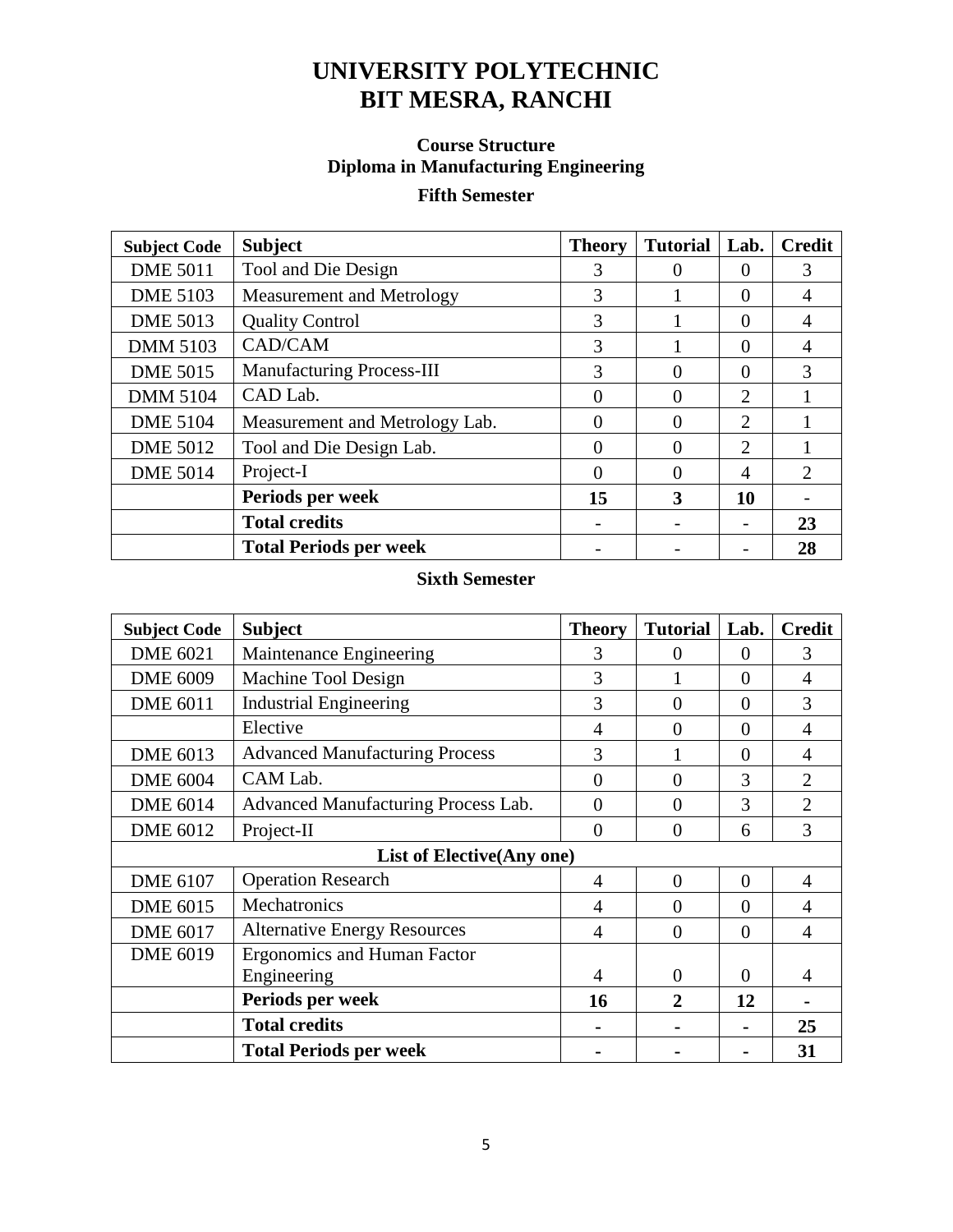### **Course Structure Diploma in Mechanical Engineering**

### **Third Semester**

| <b>Subject Code</b> | <b>Subject</b>                          | <b>Theory</b> | <b>Tutorial</b>   | Lab.                        | <b>Credit</b>               |
|---------------------|-----------------------------------------|---------------|-------------------|-----------------------------|-----------------------------|
| <b>DMA 3201</b>     | <b>Applied Mathematics</b>              | 3             | $\mathbf{\Omega}$ | $\theta$                    | 3                           |
| <b>DMM 3101</b>     | Thermal Engineering                     | 3             |                   | $\Omega$                    | 4                           |
| <b>DME 3007</b>     | <b>Manufacturing Process</b>            | 3             | $\Omega$          | $\Omega$                    | 3                           |
| <b>DMM 3003</b>     | <b>Applied Mechanics</b>                | 3             |                   | $\Omega$                    | 4                           |
| <b>DMM 3005</b>     | <b>Mechanical Engineering Materials</b> | 3             | $\Omega$          | $\Omega$                    | 3                           |
| <b>DMM 3006</b>     | <b>Machine Drawing</b>                  | 0             |                   | $\mathcal{D}_{\mathcal{L}}$ | $\mathcal{D}_{\mathcal{A}}$ |
| <b>DME 3106</b>     | Manufacturing Process Lab.              | 0             | $\Omega$          | 2                           |                             |
| <b>DMM 3102</b>     | Thermal Engineering Lab.                | 0             | $\Omega$          | $\overline{2}$              |                             |
| <b>DMM 3004</b>     | Applied Mechanics Lab.                  | 0             | 0                 | 2                           |                             |
| <b>DHU 3002</b>     | <b>Professional Practices-II</b>        | 0             | $\Omega$          | $\mathcal{D}_{\mathcal{L}}$ |                             |
| DGA 3002/04/06/08   | PT and Games/NSS/NCC/CA                 | 0             | $\Omega$          | 3                           |                             |
|                     | Periods per week                        | 15            | 3                 | 13                          |                             |
|                     | <b>Total credits</b>                    |               |                   |                             | 24                          |
|                     | <b>Total periods per week</b>           |               |                   |                             | 31                          |

| <b>Subject Code</b> | <b>Subject</b>                    | <b>Theory</b>  | <b>Tutorial</b> | Lab.                        | <b>Credit</b>               |
|---------------------|-----------------------------------|----------------|-----------------|-----------------------------|-----------------------------|
| <b>DMM 4007</b>     | <b>Strength of Materials</b>      | 3              |                 | $\Omega$                    | 4                           |
| <b>DMM 4009</b>     | <b>Engineering Measurement</b>    | 3              | $\Omega$        | $\Omega$                    | 3                           |
| <b>DCS 4011</b>     | <b>Computer Programming</b>       | 3              | $\Omega$        | $\Omega$                    | 3                           |
| <b>DMM 4011</b>     | Heat and Power Engineering        | 3              | $\Omega$        | $\Omega$                    | 3                           |
| <b>DMM 4013</b>     | <b>Fluid Mechanics</b>            | 3              | $\Omega$        | $\Omega$                    | 3                           |
| <b>DAC 4001</b>     | <b>Environmental Science</b>      | $\overline{2}$ | $\Omega$        | $\Omega$                    | $\mathcal{D}_{\mathcal{L}}$ |
| <b>DMM 4008</b>     | Strength of Materials Lab.        | 0              | $\Omega$        | $\overline{2}$              |                             |
| <b>DMM 4010</b>     | Engineering Measurement Lab.      | 0              | $\Omega$        | $\overline{2}$              |                             |
| <b>DCS 4012</b>     | Computer Programming Lab.         | 0              | $\Omega$        | 2                           |                             |
| <b>DMM 4104</b>     | Fluid Mechanics Lab.              | 0              | $\Omega$        | $\mathcal{D}_{\mathcal{L}}$ |                             |
| <b>DHU 4002</b>     | <b>Professional Practices-III</b> | 0              | $\Omega$        | $\mathcal{D}_{\mathcal{L}}$ |                             |
|                     | Periods per week                  | 17             | 1               | 10                          |                             |
|                     | <b>Total credits</b>              |                |                 |                             | 23                          |
|                     | <b>Total periods per week</b>     |                |                 |                             | 30                          |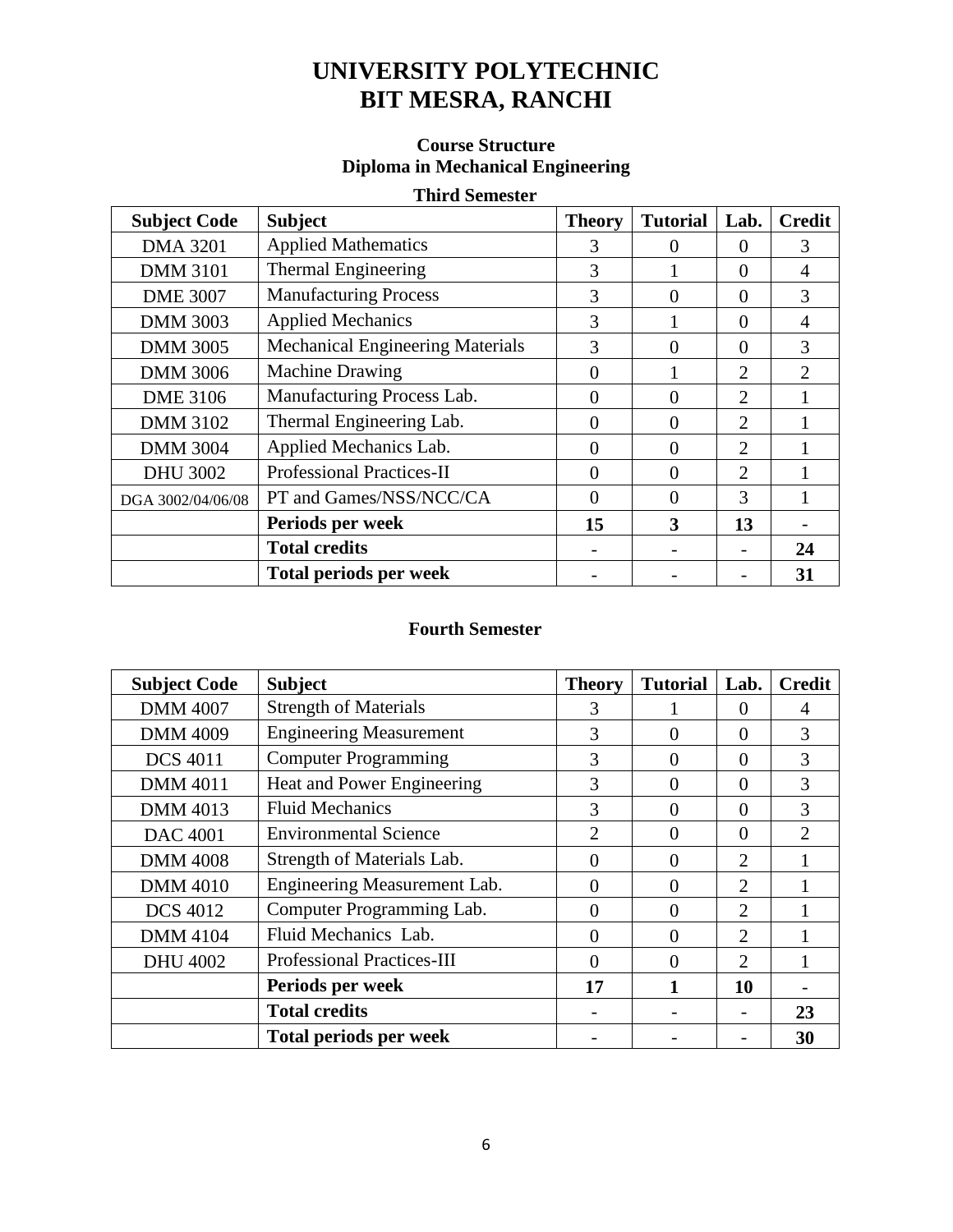### **Course Structure Diploma in Mechanical Engineering**

| <b>Subject Code</b> | <b>Subject</b>                   | <b>Theory</b> | <b>Tutorial</b> | Lab.           | <b>Credit</b> |  |  |
|---------------------|----------------------------------|---------------|-----------------|----------------|---------------|--|--|
| <b>DMM 5107</b>     | <b>Heat Transfer</b>             | 3             | $\Omega$        | $\Omega$       | 3             |  |  |
| <b>DMM 5103</b>     | CAD/CAM                          | 3             | $\Omega$        | $\Omega$       | 3             |  |  |
| <b>DMM 5105</b>     | IC Engines and Gas Turbine       | 3             | $\Omega$        | $\Omega$       | 3             |  |  |
| <b>DMM 5011</b>     | <b>Hydraulic Machine</b>         | 3             | $\Omega$        | $\Omega$       | 3             |  |  |
| <b>DMM 5013</b>     | Theory of Machine                | 3             | $\Omega$        | $\Omega$       | 3             |  |  |
| DAE 5019            | Basics of Automobile Engineering | 3             | $\overline{0}$  | $\Omega$       | 3             |  |  |
| <b>DMM 5108</b>     | Heat Transfer Lab.               | $\Omega$      | $\Omega$        |                |               |  |  |
| <b>DMM 5104</b>     | CAD Lab.                         | $\Omega$      | $\Omega$        | $\overline{2}$ |               |  |  |
| <b>DMM 5106</b>     | IC Engine and Gas Turbine Lab.   | $\Omega$      | $\Omega$        | 2              |               |  |  |
| <b>DMM 5016</b>     | Hydraulic Machineries Lab.       | $\Omega$      | $\Omega$        | 2              |               |  |  |
| <b>DMM 5014</b>     | Theory of Machine Lab            | $\Omega$      | $\Omega$        | 2              |               |  |  |
| <b>DMM 5012</b>     | Project-I                        | $\Omega$      | $\Omega$        | $\overline{4}$ | 2             |  |  |
|                     | Periods per week                 | 18            | $\mathbf 0$     | 14             |               |  |  |
|                     | <b>Total credits</b>             |               |                 |                | 25            |  |  |
|                     | <b>Total periods per week</b>    |               |                 |                | 32            |  |  |

#### **Fifth Semester**

| <b>Subject Code</b> | <b>Subject</b>                          | <b>Theory</b> | <b>Tutorial</b> | Lab.           | <b>Credit</b>  |
|---------------------|-----------------------------------------|---------------|-----------------|----------------|----------------|
| <b>DMM 6101</b>     | Machine Design                          | 3             |                 | $\Omega$       | 4              |
| <b>DMM 6107</b>     | Refrigeration and Air-conditioning      | 3             |                 | $\theta$       | 4              |
| <b>DME 6107</b>     | <b>Operation Research</b>               | 3             |                 | $\Omega$       | $\overline{4}$ |
| <b>DME 6011</b>     | <b>Industrial Engineering</b>           | 3             | 0               | $\Omega$       | 3              |
| <b>DME 6023</b>     | <b>Quality Control</b>                  | 3             | 0               | $\Omega$       | 3              |
|                     | Elective                                | $\mathcal{R}$ | 0               | $\Omega$       | 3              |
| <b>DMM 6108</b>     | Refrigeration and Air-conditioning Lab. | 0             | $\theta$        | $\overline{2}$ |                |
| <b>DMM 6012</b>     | Project-II                              | $\Omega$      | $\Omega$        | 6              | 3              |
|                     | <b>ELECTIVE(Any one)</b>                |               |                 |                |                |
| <b>DMM 6017</b>     | <b>Energy Resources and Utilization</b> | 3             | $\theta$        | $\Omega$       | 3              |
| <b>DMA 6001</b>     | <b>Numerical Technique</b>              | 3             | $\Omega$        | $\Omega$       | 3              |
| <b>DMM 6110</b>     | <b>Non-Conventional Energy Resource</b> | 3             | 0               | $\Omega$       | 3              |
|                     | Periods per week                        | 18            | 3               | 8              |                |
|                     | <b>Total credits</b>                    |               |                 |                | 25             |
|                     | Total periods per week                  |               |                 |                | 29             |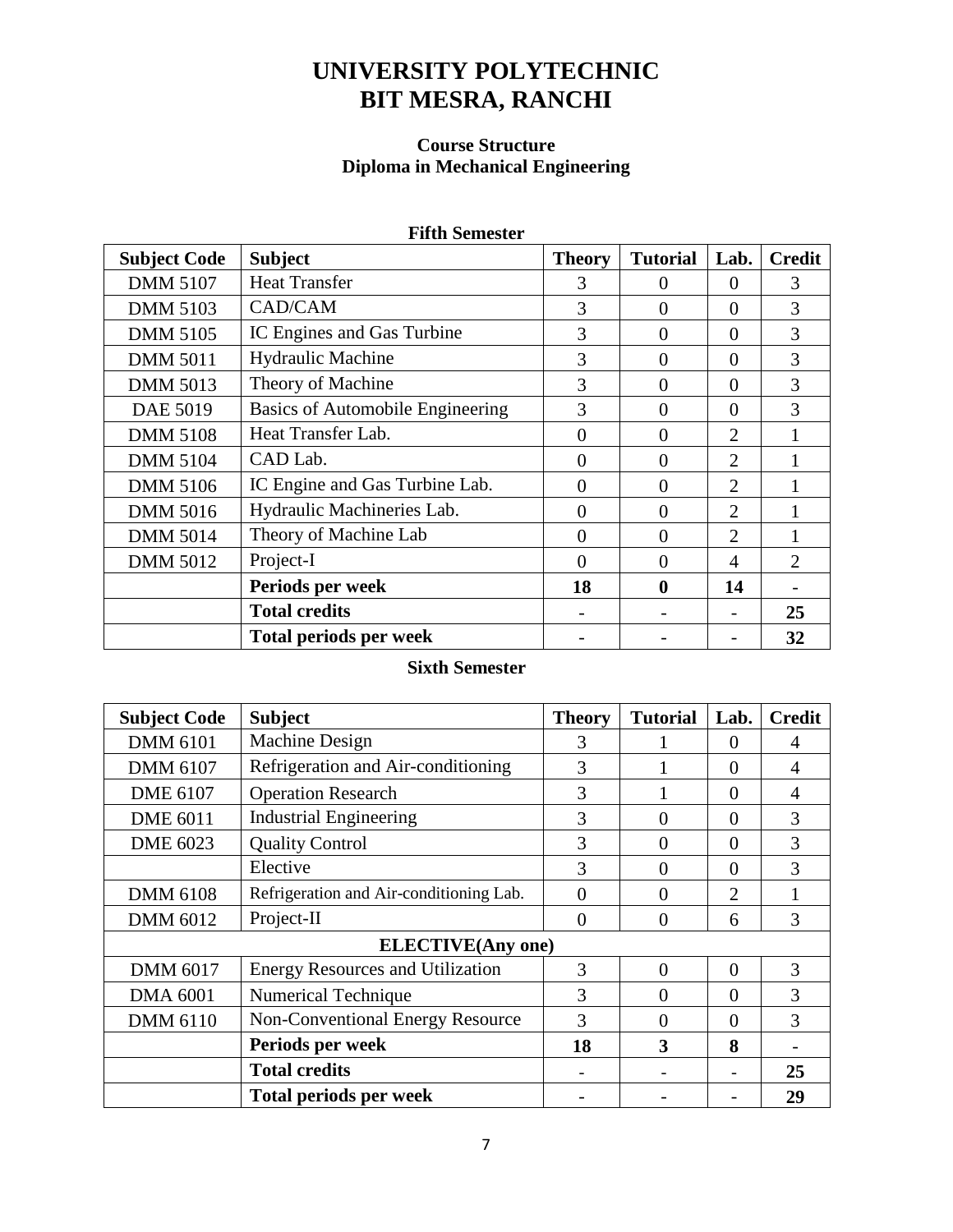### **Course Structure Diploma in Computer Engineering**

### **Third Semester**

| <b>Subject Code</b> | <b>Subject</b>                   | <b>Theory</b>     | <b>Tutorial</b> | Lab.                        | <b>Credit</b> |
|---------------------|----------------------------------|-------------------|-----------------|-----------------------------|---------------|
| <b>DMA 3201</b>     | <b>Applied Mathematics</b>       | 3                 |                 | $\theta$                    | 3             |
| <b>DCS 3001</b>     | C Programing                     | 3                 |                 | $\Omega$                    | 4             |
| <b>DCS 3003</b>     | <b>DBMS</b>                      | 3                 | $\Omega$        | $\Omega$                    | 3             |
| <b>DCS 3005</b>     | <b>Computer Organization</b>     | 3                 | $\Omega$        | $\Omega$                    | 3             |
| <b>DCS 3007</b>     | Web Technology                   | 3                 | $\Omega$        | $\Omega$                    | 3             |
| <b>DCS 3002</b>     | C Programing Lab.                | 0                 |                 | $\overline{2}$              | $\mathcal{D}$ |
| <b>DCS 3004</b>     | DBMS Lab.                        | 0                 | $\Omega$        | $\mathcal{D}_{\mathcal{L}}$ |               |
| <b>DCS 3006</b>     | Computer Organization Lab.       | 0                 | $\Omega$        | $\mathcal{D}_{\mathcal{L}}$ |               |
| <b>DCS 3008</b>     | Web Design Lab.                  |                   | $\Omega$        | $\mathcal{D}_{\mathcal{L}}$ |               |
| <b>DHU 3002</b>     | <b>Professional Practices-II</b> | 0                 | $\Omega$        | $\overline{2}$              |               |
| DGA 3002/04/06/08   | PT and Games/NSS/NCC/CA          | $\mathbf{\Omega}$ | $\Omega$        | $\mathcal{D}_{\mathcal{L}}$ |               |
|                     | Periods per week                 | 15                | 2               | 12                          |               |
|                     | <b>Total credits</b>             |                   |                 |                             | 23            |
|                     | <b>Total Periods per week</b>    |                   |                 |                             | 35            |

| <b>Subject Code</b> | <b>Subject</b>                    | <b>Theory</b>  | <b>Tutorial</b>  | Lab.           | <b>Credit</b>               |
|---------------------|-----------------------------------|----------------|------------------|----------------|-----------------------------|
| <b>DCS 4001</b>     | OOP in $C++$                      | 3              | $\Omega$         | $\theta$       | 3                           |
| <b>DCS 4005</b>     | Data Structures                   | 3              |                  | $\Omega$       | 4                           |
| <b>DCS 4007</b>     | NET.                              | 3              | $\Omega$         | $\Omega$       | 3                           |
| <b>DCS 4009</b>     | <b>Operating System</b>           | 3              | $\Omega$         | $\Omega$       | 3                           |
| <b>DAC 4001</b>     | <b>Environmental Science</b>      | $\overline{2}$ | $\Omega$         | $\Omega$       | 2                           |
| <b>DCS 4002</b>     | $C++$ Lab.                        | $\Omega$       |                  | $\overline{2}$ | $\mathcal{D}_{\mathcal{L}}$ |
| <b>DCS 4004</b>     | Oracle Lab.                       | 0              |                  | 2              | 2                           |
| <b>DCS 4006</b>     | Data Structures Lab.              | $\Omega$       |                  | 2              | $\mathcal{D}_{\mathcal{L}}$ |
| <b>DCS 4008</b>     | .NET Lab.                         | 0              | $\Omega$         | 2              |                             |
| <b>DCS 4010</b>     | Linux Lab.                        | $\Omega$       | $\Omega$         | $\overline{2}$ |                             |
| <b>DHU 4002</b>     | <b>Professional Practices-III</b> | $\Omega$       | $\Omega$         | 2              |                             |
|                     | Periods per week                  | 14             | $\boldsymbol{4}$ | 12             |                             |
|                     | <b>Total credits</b>              |                |                  |                | 24                          |
|                     | <b>Total Periods per week</b>     |                |                  |                | 30                          |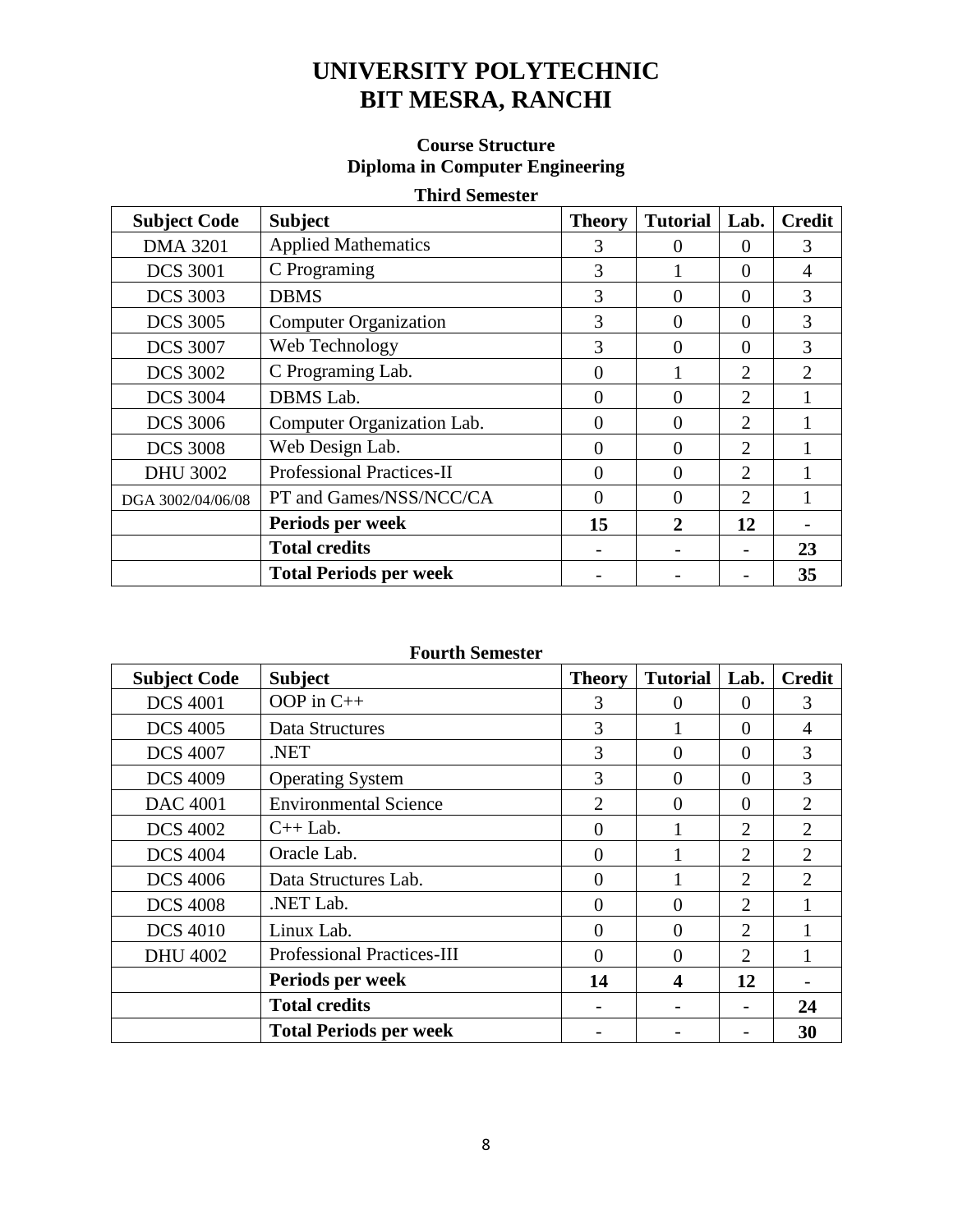### **Course Structure Diploma in Computer Engineering**

### **Fifth Semester**

| <b>Subject Code</b> | <b>Subject</b>                      | <b>Theory</b> | <b>Tutorial</b> | Lab.                        | <b>Credit</b>  |
|---------------------|-------------------------------------|---------------|-----------------|-----------------------------|----------------|
| <b>DCS 5001</b>     | Introduction to Java Programming    | 3             |                 | $\mathbf{\Omega}$           | 4              |
| <b>DCS 5003</b>     | Data Communication and Networking   | 3             |                 | $\theta$                    | 4              |
| <b>DCS 5005</b>     | <b>Computer System Architecture</b> | 3             |                 | $\Omega$                    | 4              |
| <b>DCS 5007</b>     | Multimedia and Animation            | 3             | 0               | 0                           | 3              |
| <b>DCS 5009</b>     | Software Engineering                | 3             | 0               | $\Omega$                    | 3              |
| <b>DCS 5002</b>     | Java Programming Lab. - I           | 0             | ∩               | $\mathcal{D}_{\mathcal{L}}$ |                |
| <b>DCS 5004</b>     | Computer Networking Lab.            | 0             | 0               | 2                           |                |
| <b>DCS 5008</b>     | Multimedia Lab.                     | 0             | $\Omega$        | $\overline{2}$              |                |
| <b>DCS 5010</b>     | Visual Basic Lab.                   | 0             | 0               | 4                           | $\mathfrak{D}$ |
| <b>DCS 5012</b>     | Project-I                           | 0             | 0               | 6                           | 3              |
|                     | Periods per week                    | 15            | 3               | 16                          |                |
|                     | <b>Total credits</b>                |               |                 |                             | 26             |
|                     | <b>Total Periods per week</b>       |               |                 |                             | 34             |

| <b>Subject Code</b> | <b>Subject</b>                               | <b>Theory</b>  | <b>Tutorial</b> | Lab.           | <b>Credit</b>  |
|---------------------|----------------------------------------------|----------------|-----------------|----------------|----------------|
| <b>DMT 6001</b>     | <b>Total Quality Management</b>              | 3              | $\overline{0}$  | $\theta$       | 3              |
| <b>DCS 6001</b>     | <b>Advance Java Programming</b>              | 3              |                 | $\theta$       | 4              |
| <b>DCS 6003</b>     | <b>Computer Hardware</b>                     | 3              |                 | $\theta$       | 4              |
| <b>DCS 6005</b>     | <b>Cyber Security</b>                        | 3              | $\overline{0}$  | $\theta$       | 3              |
|                     | Elective                                     | 3              | $\overline{0}$  | $\theta$       | 3              |
| <b>DCS 6002</b>     | Java Programming Lab. - II                   | $\overline{0}$ | $\theta$        | $\overline{2}$ | 1              |
| <b>DCS 6004</b>     | Computer Hardware Lab.                       | $\overline{0}$ | $\theta$        | $\overline{2}$ |                |
| <b>DCS 6008</b>     | Software Testing Lab.                        | $\overline{0}$ | 1               | 3              | $\overline{2}$ |
| <b>DCS 6010</b>     | Project-II                                   | $\theta$       | $\overline{0}$  | 6              | 3              |
|                     | <b>List of Elective(Any one)</b>             |                |                 |                |                |
| <b>DCS 6011</b>     | <b>Computer Graphics</b>                     | 3              | $\theta$        | $\theta$       | 3              |
| <b>DCS 6013</b>     | <b>Image Processing</b>                      | 3              | $\overline{0}$  | $\theta$       | 3              |
| <b>DCS 6015</b>     | Network Administration and Management        | 3              | $\overline{0}$  | $\Omega$       | 3              |
| <b>DCS 6017</b>     | Internet of Things                           | 3              | $\theta$        | $\Omega$       | 3              |
| <b>DCS 6019</b>     | <b>Android Based Application Development</b> | 3              | $\overline{0}$  | $\theta$       | 3              |
| <b>DCS 6023</b>     | <b>Mobile Computing</b>                      | 3              | $\theta$        | $\theta$       | 3              |
|                     | Periods per week                             | 15             | 3               | 13             |                |
|                     | <b>Total credits</b>                         |                |                 |                | 24             |
|                     | <b>Total Periods per week</b>                |                |                 |                | 31             |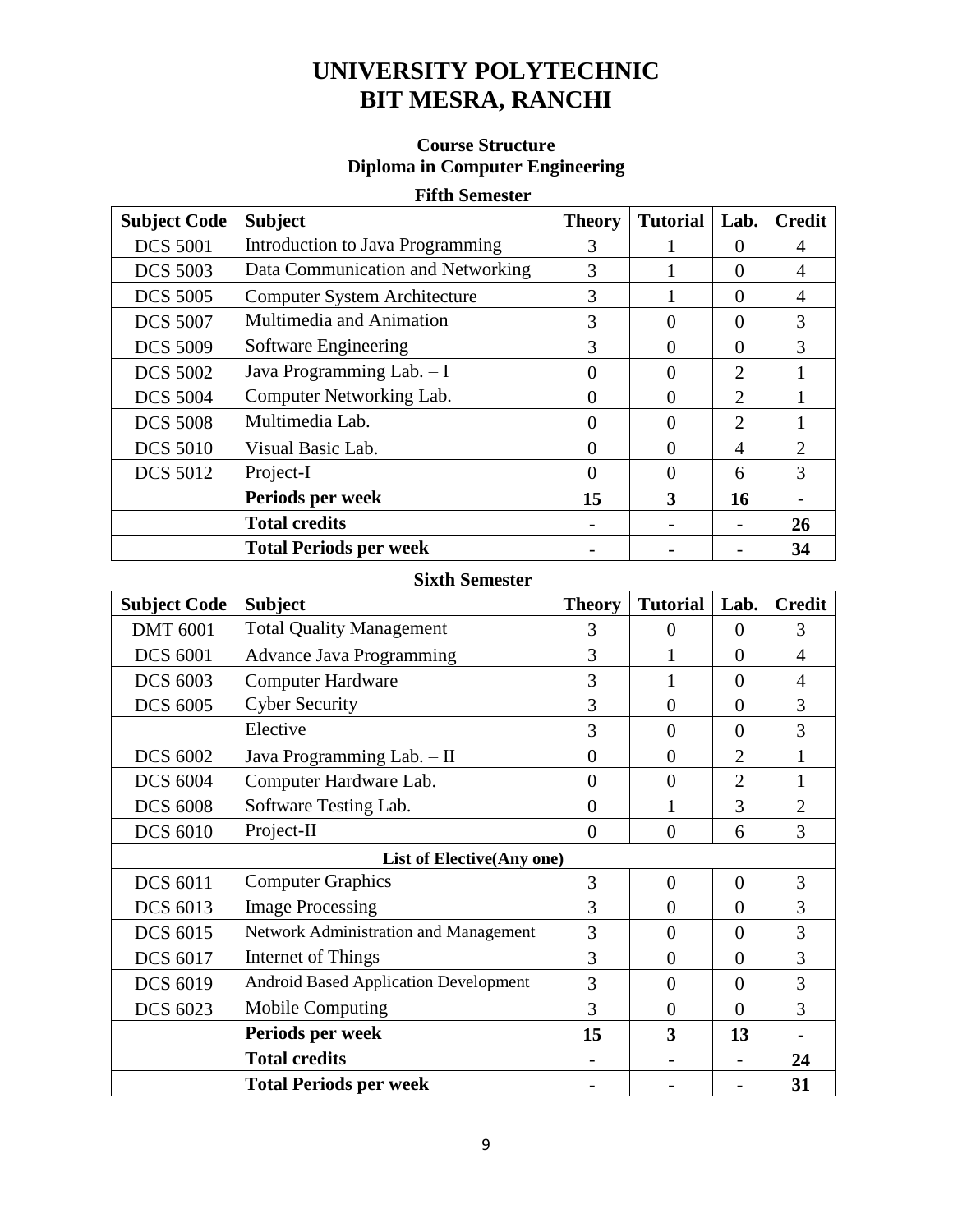# **Course Structure Diploma in Electrical & Electronics Engineering**

# **Third Semester**

| <b>Subject Code</b> | <b>Subject</b>                   | <b>Theory</b> | <b>Tutorial</b> | Lab.                        | <b>Credit</b> |
|---------------------|----------------------------------|---------------|-----------------|-----------------------------|---------------|
| <b>DMA 3201</b>     | <b>Applied Mathematics</b>       | 3             |                 | $\theta$                    | 3             |
| <b>DEE 3005</b>     | Analog Electronics               | 3             |                 | $\Omega$                    |               |
| <b>DCS 3001</b>     | C Programming                    | 3             |                 | $\Omega$                    | 4             |
| <b>DEE 3003</b>     | Transformer & DC Machine         | 3             | $\Omega$        | $\theta$                    | 3             |
| <b>DEC 3003</b>     | Digital Electronics              | 3             | 0               | $\Omega$                    | 3             |
| <b>DCS 3002</b>     | C Programming Lab.               | 0             | $\theta$        | $\mathcal{D}_{\mathcal{L}}$ |               |
| <b>DEE 3006</b>     | Analog Electronics Lab.          | 0             | $\Omega$        | $\mathcal{D}_{\mathcal{L}}$ |               |
| <b>DEE 3004</b>     | Transformer & DC Machine Lab     | 0             | $\Omega$        | $\overline{2}$              |               |
| <b>DEC 3004</b>     | Digital Electronics Lab.         | 0             | $\theta$        | $\mathcal{D}_{\mathcal{A}}$ |               |
| <b>DHU 3002</b>     | <b>Professional Practices-II</b> | $\Omega$      | $\Omega$        | $\overline{2}$              |               |
| DGA3002/04/06/08    | PT and Games/NSS/NCC/CA          | 0             | 0               | $\overline{2}$              |               |
|                     | Periods per week                 | 15            | 3               | 12                          |               |
|                     | <b>Total credits</b>             |               |                 |                             | 23            |
|                     | <b>Total Periods per week</b>    |               |                 |                             | 35            |

| <b>Subject Code</b> | <b>Subject</b>                       | <b>Theory</b>  | <b>Tutorial</b> | Lab.           | <b>Credit</b>  |
|---------------------|--------------------------------------|----------------|-----------------|----------------|----------------|
| <b>DEE 4103</b>     | <b>Electrical Power Generation</b>   | 3              | $\Omega$        | $\Omega$       | 3              |
| <b>DEE 4019</b>     | Applied Communication                | 3              | $\overline{0}$  | $\Omega$       | 3              |
| <b>DEE 4011</b>     | Electrical & Electronics Measurement | 3              |                 | $\theta$       | $\overline{4}$ |
| <b>DEE 4013</b>     | <b>AC Dynamic Machine</b>            | 3              | $\Omega$        | $\Omega$       | 3              |
| <b>DEC 4017</b>     | Microprocessor                       | 3              |                 | $\Omega$       | $\overline{4}$ |
| <b>DAC 4001</b>     | <b>Environmental Science</b>         | $\overline{2}$ | $\theta$        | $\Omega$       | $\overline{2}$ |
| <b>DEE 4020</b>     | Applied Communication Lab.           | $\theta$       | $\Omega$        | $\overline{2}$ |                |
|                     | Electrical & Electronics Measurement |                |                 |                |                |
| <b>DEE 4012</b>     | Lab.                                 | 0              | $\Omega$        | $\overline{2}$ |                |
| <b>DEE 4014</b>     | AC Dynamic Machine Lab.              | $\Omega$       | $\overline{0}$  | $\overline{2}$ |                |
| <b>DEE 4016</b>     | Electrical Drawing(CAD) Lab.         | $\Omega$       | $\Omega$        | $\overline{2}$ |                |
| <b>DEC</b> 4018     | Microprocessor Lab                   | 0              | $\Omega$        | $\overline{2}$ |                |
| <b>DHU 4002</b>     | <b>Professional Practices-III</b>    | $\Omega$       | $\Omega$        | $\overline{2}$ |                |
|                     | Periods per week                     | 17             | $\overline{2}$  | 12             |                |
|                     | <b>Total credits</b>                 |                |                 |                | 25             |
|                     | <b>Total Periods per week</b>        |                |                 |                | 31             |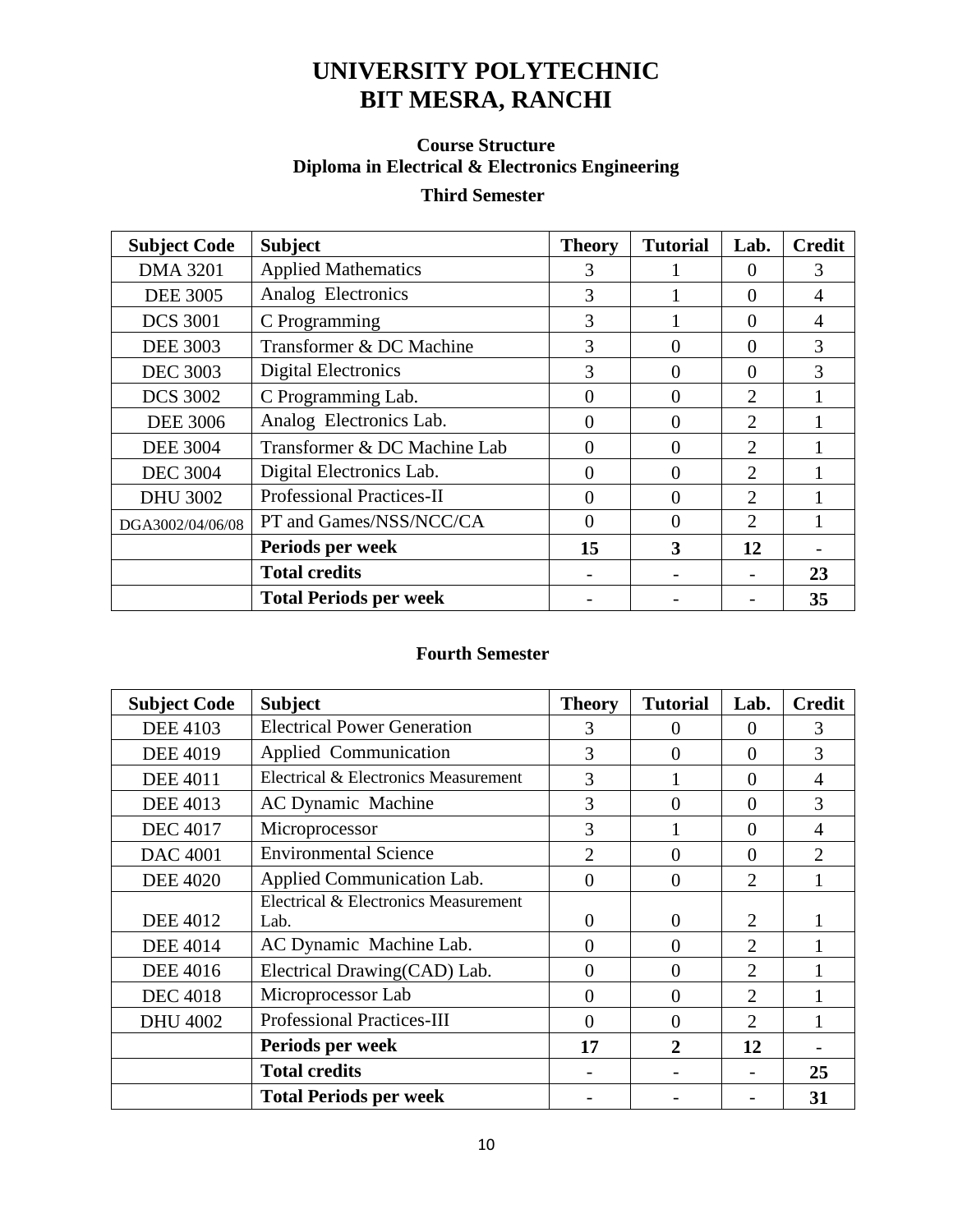#### **Course Structure Diploma in Electrical & Electronics Engineering Fifth Semester**

| <b>Subject Code</b> | <b>Subject</b>                   | <b>Theory</b>  | <b>Tutorial</b> | Lab.           | <b>Credit</b>  |
|---------------------|----------------------------------|----------------|-----------------|----------------|----------------|
| <b>DEE 5105</b>     | Utilization of Electrical energy | 3              | $\Omega$        | 0              | 3              |
| <b>DEC 5015</b>     | <b>Control Systems</b>           | 3              |                 | 0              | 4              |
| <b>DEE 5103</b>     | Power System                     | 3              | $\theta$        | $\theta$       | 3              |
| <b>DEE 5009</b>     | <b>Power Converter</b>           | 3              | $\theta$        | $\theta$       | 3              |
| <b>DEC 5011</b>     | <b>Embedded System</b>           | 3              |                 | 0              | 4              |
| <b>DEC 5018</b>     | Control Systems Lab.             | $\overline{0}$ | $\Omega$        | 2              |                |
| <b>DEE 5104</b>     | Power System Lab.                | $\theta$       | $\theta$        | $\overline{2}$ |                |
| <b>DEE 5010</b>     | Power Converter Lab.             | $\overline{0}$ | $\theta$        | $\overline{2}$ |                |
| <b>DEC 5014</b>     | Embedded System Lab.             | $\overline{0}$ | $\theta$        | $\overline{2}$ |                |
| <b>DEE 5012</b>     | Project-I                        | $\theta$       | $\theta$        | 4              | $\overline{2}$ |
|                     | Periods per week                 | 15             | $\overline{2}$  | 12             |                |
|                     | <b>Total credits</b>             |                |                 |                | 23             |
|                     | <b>Total Periods per week</b>    |                |                 |                | 29             |

| <b>Subject Code</b> | <b>Subject</b>                                 | <b>Theory</b>  | <b>Tutorial</b> | Lab.           | <b>Credit</b>  |
|---------------------|------------------------------------------------|----------------|-----------------|----------------|----------------|
| <b>DMT 6001</b>     | <b>Total Quality Management</b>                | 3              | $\overline{0}$  | $\theta$       | 3              |
| <b>DCS 6017</b>     | Internet of Things                             | 3              | $\theta$        | $\overline{0}$ | 3              |
| <b>DCS 6003</b>     | <b>Computer Hardware</b>                       | 3              |                 | $\theta$       | 4              |
| <b>DEE 6013</b>     | <b>Switch Gear And Protection</b>              | 3              | $\mathbf 0$     | $\Omega$       | 3              |
| <b>DEE 6015</b>     | Programmable Controller(PLC)                   | 3              |                 | $\Omega$       | $\overline{4}$ |
|                     | Elective                                       | 3              | $\overline{0}$  | $\Omega$       | 3              |
| <b>DCS 6004</b>     | Computer Hardware Lab.                         | $\theta$       | $\overline{0}$  | $\overline{2}$ |                |
| <b>DEE 6016</b>     | PLC Lab.                                       | $\overline{0}$ | $\overline{0}$  | $\overline{2}$ |                |
| <b>DEE 6110</b>     | <b>Electrical Workshop</b>                     | $\theta$       | $\overline{0}$  | $\overline{2}$ |                |
| <b>DEE 6014</b>     | Switch Gear And Protection Lab.                | $\mathbf 0$    | $\mathbf 0$     | $\overline{2}$ | 1              |
| <b>DEE 6012</b>     | Project-II                                     | $\overline{0}$ | $\overline{0}$  | $\overline{4}$ | $\overline{2}$ |
|                     | List of Elective(Any one)                      |                |                 |                |                |
| <b>DEE 6015</b>     | <b>Industrial Automation</b>                   | $\overline{3}$ | $\overline{0}$  | $\overline{0}$ | 3              |
| <b>DEE 6017</b>     | Non-conventional Energy Sources                | 3              | $\overline{0}$  | $\theta$       | 3              |
| DEE 6103            | <b>Electrical Installation and Maintenance</b> | 3              | $\overline{0}$  | $\theta$       | 3              |
| <b>DEE 6019</b>     | <b>Electric Traction</b>                       | 3              | $\overline{0}$  | $\overline{0}$ | $\overline{3}$ |
|                     | Periods per week                               | 18             | $\overline{2}$  | 12             |                |
|                     | <b>Total credits</b>                           |                |                 |                | 26             |
|                     | <b>Total Periods per week</b>                  |                |                 |                | 32             |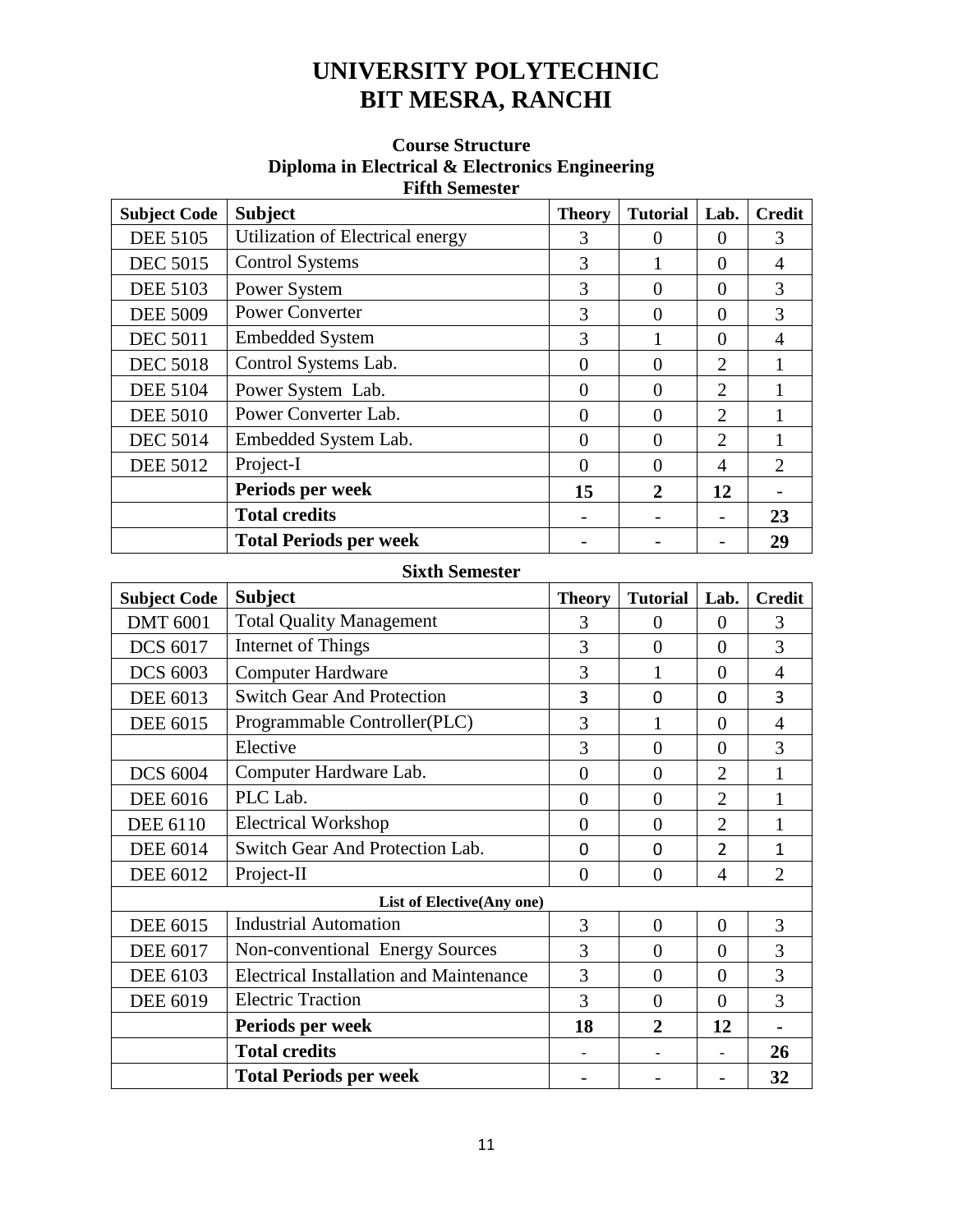#### **Course Structure**

# **Diploma in Electronics & Communication Engineering**

## **Third Semester**

| <b>Subject Code</b> | <b>Subject</b>                   | <b>Theory</b> | <b>Tutorial</b> | Lab.           | <b>Credit</b>         |
|---------------------|----------------------------------|---------------|-----------------|----------------|-----------------------|
| <b>DMA 3201</b>     | <b>Applied Mathematics</b>       | 3             | $\theta$        | $\theta$       | 3                     |
| <b>DEC 3101</b>     | <b>Basic Electronics</b>         | 3             |                 | $\Omega$       | 4                     |
| <b>DMM 3003</b>     | <b>Applied Mechanics</b>         | 3             | $\Omega$        | $\Omega$       | 3                     |
| <b>DEC 3003</b>     | <b>Digital Electronics</b>       | 3             |                 | $\Omega$       | 4                     |
| <b>DCS 3001</b>     | C Programming                    | 3             |                 | $\Omega$       | 4                     |
| <b>DEC 3102</b>     | Basic Electronics Lab.           | $\theta$      |                 | 2              | $\mathfrak{2}$        |
| <b>DMM 3004</b>     | Applied Mechanics Lab.           | $\theta$      | 0               | $\overline{2}$ |                       |
| <b>DEC 3004</b>     | Digital Electronics Lab.         | 0             | $\Omega$        | 2              |                       |
| <b>DCS 3002</b>     | C Programming Lab.               | 0             |                 | 2              | $\mathcal{D}_{\cdot}$ |
| <b>DHU 3002</b>     | <b>Professional Practices-II</b> | $\Omega$      | $\theta$        | 2              |                       |
| DGA3002/04/06/08    | PT and Games/NSS/NCC/CA          | 0             | $\Omega$        | 2              |                       |
|                     | Periods per week                 | 15            | 5               | 12             |                       |
|                     | <b>Total credits</b>             |               |                 |                | 26                    |
|                     | <b>Total Periods per week</b>    |               |                 |                | 32                    |

#### **Fourth Semester**

| <b>Subject Code</b> | <b>Subject</b>                                | <b>Theory</b>  | <b>Tutorial</b> | Lab.                        | <b>Credit</b>  |
|---------------------|-----------------------------------------------|----------------|-----------------|-----------------------------|----------------|
| <b>DEC 4011</b>     | <b>Electronic Instruments and Measurement</b> | 3              | $\Omega$        | $\theta$                    | 3              |
| <b>DEC 4013</b>     | <b>Analog Communication</b>                   | 3              |                 | $\Omega$                    | 4              |
| <b>DEC</b> 4015     | Linear Integrated Circuit                     | 3              | $\Omega$        | $\Omega$                    | 3              |
| <b>DEC 4017</b>     | Microprocessor and Its Applications           | 3              |                 | $\Omega$                    | 4              |
| <b>DAC 4001</b>     | <b>Environmental Science</b>                  | $\overline{2}$ | $\theta$        | $\Omega$                    | $\mathfrak{2}$ |
| <b>DEC 4012</b>     | Electronic Instruments & Measurement Lab.     | 0              | 0               | 2                           |                |
| <b>DEC 4014</b>     | Analog Communication Lab.                     | $\Omega$       | $\theta$        | 2                           |                |
| <b>DEC</b> 4016     | Linear Integrated Circuit Lab.                | $\theta$       | $\theta$        | 2                           |                |
| <b>DEC 4018</b>     | Microprocessor Lab.                           | $\Omega$       |                 | 2                           | 2              |
| <b>DCS</b> 4012     | Visual Basic Lab.                             | $\Omega$       | $\Omega$        | 2                           |                |
| <b>DHU 4002</b>     | <b>Professional Practices-III</b>             | $\Omega$       | $\Omega$        | $\mathcal{D}_{\mathcal{L}}$ |                |
|                     | Periods per week                              | 14             | 3               | 12                          |                |
|                     | <b>Total credits</b>                          |                |                 |                             | 23             |
|                     | <b>Total Periods per week</b>                 |                |                 |                             | 29             |

**Course Structure**